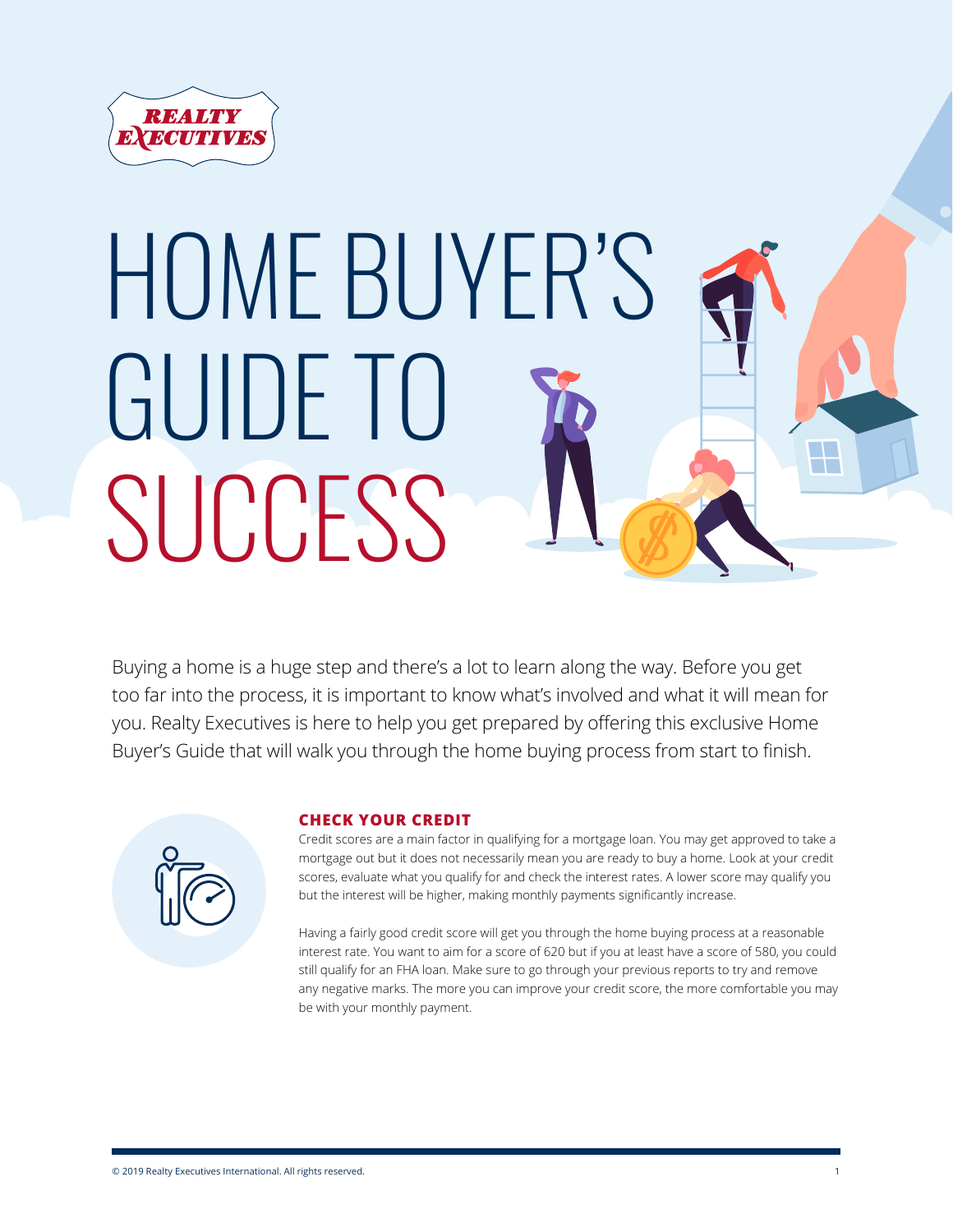

## **PLAN YOUR BUDGET**

When planning to buy a home, it is key to choose the right home for you in the right price range. Preparing a budget will allow you to distinguish between what you can and cannot afford for monthly payments, while not neglecting other important parts of your life.

Many home buyers prioritize homeownership over purchases like cars or vacations. But stretching your home buying budget too far could lead to regret. To avoid this mistake, establish the size, cost and type of house you can afford based on your current income.

## **FIND THE RIGHT REAL ESTATE AGENT FOR YOU**

Finding a knowledgeable and personable real estate professional is essential for a seamless home buying experience. Talk to friends, family, co-workers or neighbors for referrals to see what type of experiences they had. Searching online can also be a great way to learn the types of homes local agents are selling, their productivity and inventory. By looking through these, you are able to see which agents have the right expertise and amount of time for your home buying process.



#### **GET PRE-APPROVED**

Sorting out your financing is actually step one in the house hunting process. There's no point in spending weeks or months searching for a home if you don't qualify for a mortgage loan. Getting pre-approved for a mortgage helps you understand how much of a loan you can qualify for so you know what price ranges to explore.

In addition, when you're ready to make an offer on a home, your offer will be stronger if you're pre-approved. The sellers will be able to accept your offer, knowing that you'll be able to secure financing to close the deal. It only takes a few minutes to get pre-approved online and it will help your house hunting process go more smoothly.

## **START HOUSE HUNTING**

Don't go into the process with a long checklist of requirements. Instead make a list of absolute necessities and another of "wants." Think about location, home type and commute time along with home design to find the right property for you.

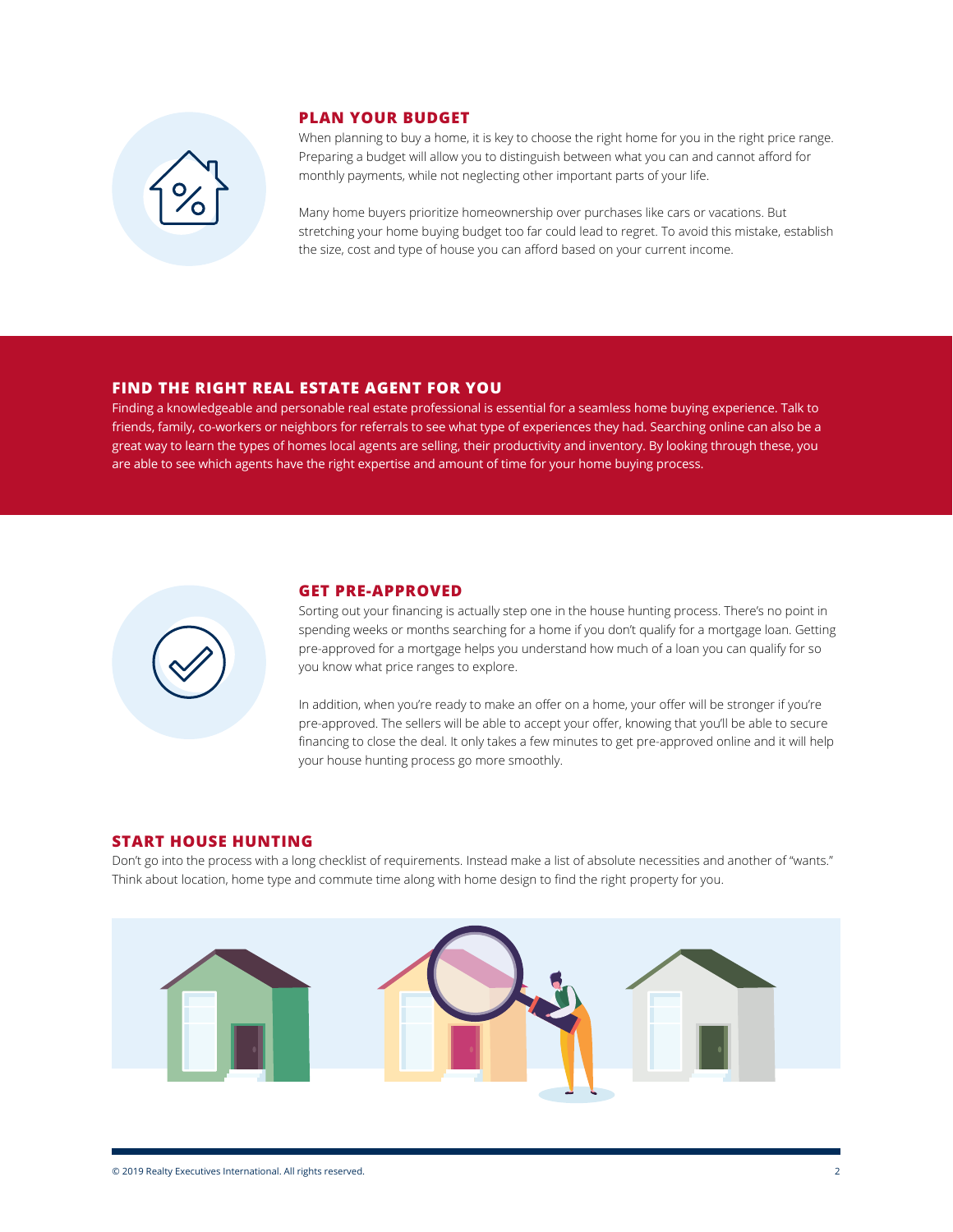

### **MAKE AN OFFER**

Make your first offer your best offer. Great homes can go fast so if you find your dream home and it's located in a competitive market, be prepared to move fast. Don't step out of your budget though – have a top limit and stick to it.

When making an offer, remember that the terms of the offer are just as important as the price. This could mean removing contingencies, accepting contents with an estate sale or changing the closing date, etc. Lastly, expect to compromise. No matter the price range you set for yourself, you're most likely going to have to compromise on some features.

## **GET AN APPRAISAL**

If you're getting a home loan, your lender will require an appraisal. An appraisal is when a professional comes into the home to make sure you are buying the home for a fair market value. Overall, it protects you from paying more than what the home is actually worth.



#### **HOME INSPECTION**

Never skip a home inspection! The seller is expecting it and would be surprised if a buyer didn't request one. It is standard procedure to make an offer contingent or contractually dependent on the results of a home inspection. Remember, if a home owner is unwilling to do an inspection, it most likely means they are hiding something.

Next, when scheduling the inspection make sure to find the right contractor. Research online to find lists of professionals for your area or if you are working with a real estate agent, he or she should be able to assist in finding a licensed home inspector.

## **UPDATE YOUR HOME INSURANCE**

When you update your home, it may be a good idea to look into updating your home's insurance. Adding to your home or updating large spaces can be time-consuming but don't forget that when you add value into the property, you want the value to be protected.



#### **CLOSING DAY**

Closing day on your new home can be exciting but stressful. Be sure to check what you need to bring, from identification records to payments. There may be closing costs or fees associated with getting a mortgage and transferring property ownership. You may want to wrap these fees into your loan balance.

Most of your closing day will be signing legal papers. This falls into categories, the agreement between you and your lender and the agreement between you and the seller. Be sure to read all documents carefully before signing and do not sign forms with blank lines or spaces.